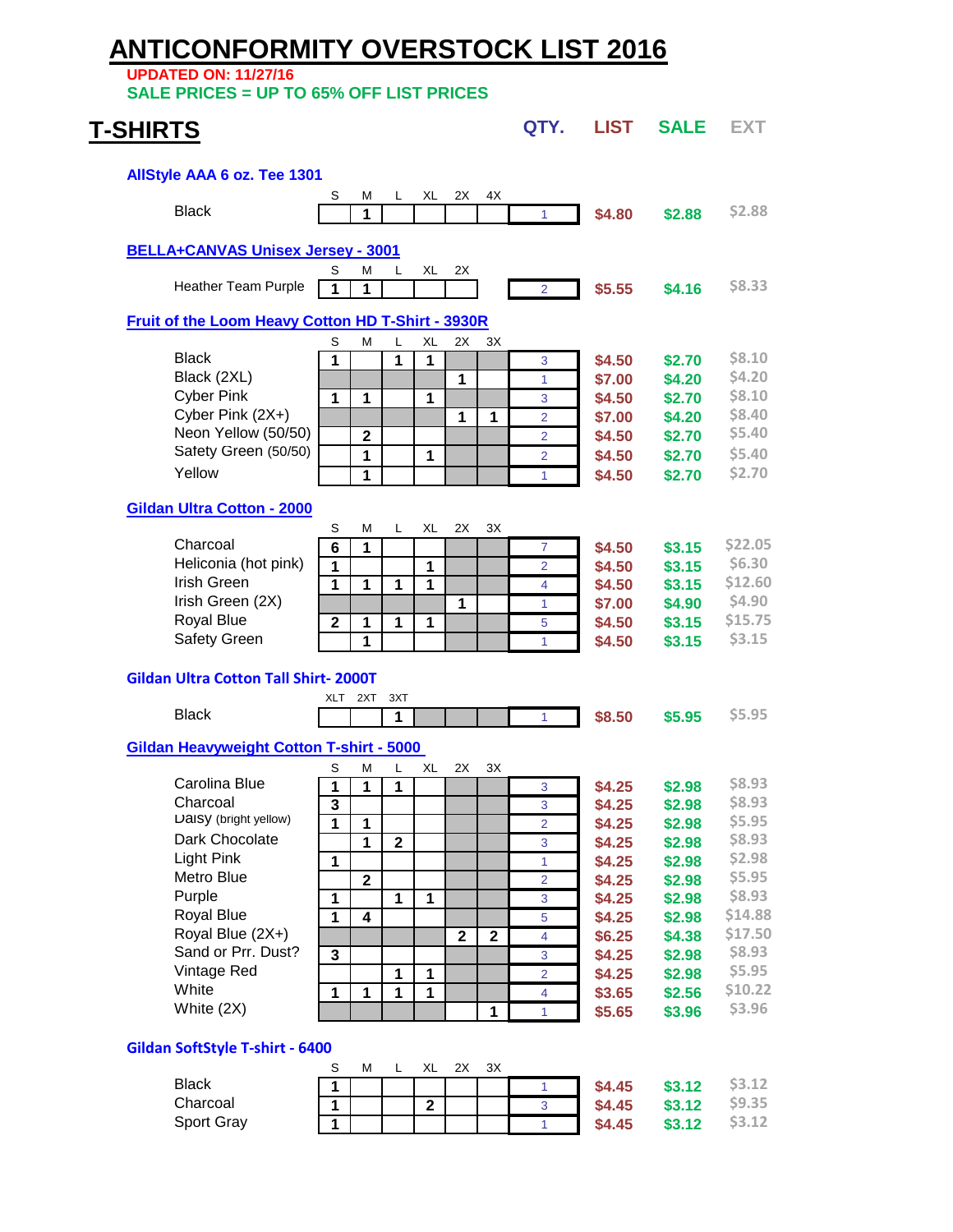# **Hanes® Combed Ring-Spun Nano T - 4980**

|                                                       | S              | M              | L                       | XL          | 2X             | ЗX           |                |         |        |               |
|-------------------------------------------------------|----------------|----------------|-------------------------|-------------|----------------|--------------|----------------|---------|--------|---------------|
| <b>Black</b>                                          |                | $\overline{2}$ |                         |             |                |              | $\overline{2}$ | \$4.60  | \$3.45 | \$6.90        |
| <b>Light Blue</b>                                     |                |                |                         |             |                |              |                |         |        | \$3.45        |
| Dark Ash/Heather?                                     |                | 1              |                         |             |                |              | 1              | \$4.60  | \$3.45 | \$3.45        |
|                                                       |                | 1              |                         |             |                |              | $\mathbf{1}$   | \$4.60  | \$3.45 |               |
| White                                                 | $\overline{5}$ | $\overline{5}$ |                         |             |                |              | 10             | \$4.25  | \$3.19 | \$31.88       |
|                                                       |                |                |                         |             |                |              |                |         |        |               |
| Hanes Beefy-T - 5180                                  |                |                |                         |             |                |              |                |         |        |               |
| Charcoal (60/40)                                      | S              | M              | L                       | XL<br>1     | 2X             | 3X           |                |         |        | \$3.33        |
| Charcoal (60/40) 2X                                   |                |                |                         |             |                |              | 1              | \$5.55  | \$3.33 | \$4.35        |
|                                                       |                |                |                         |             | 1              |              | 1              | \$7.25  | \$4.35 |               |
| Cardinal (2X)                                         |                |                |                         |             | $\overline{1}$ |              | 1              | \$7.25  | \$4.35 | \$4.35        |
| Graphite (3X)                                         |                |                |                         |             |                | 1            | $\mathbf{1}$   | \$7.25  | \$4.35 | \$4.35        |
| Hanes TAGLESS 6.1 Tee - 5250                          |                |                |                         |             |                |              |                |         |        |               |
|                                                       | S              | M              | L                       | XL          | 2X             | 3X           |                |         |        |               |
| Safety Green                                          |                | 1              |                         |             |                |              | 1              | \$4.30  | \$3.01 | \$3.01        |
| White                                                 | 1              |                | $\overline{\mathbf{3}}$ | 1           |                |              | 5              | \$3.85  | \$2.70 | \$13.48       |
|                                                       |                |                |                         |             |                |              |                |         |        |               |
| Hanes Comfort Soft / Heavyweight - 5280               |                |                |                         |             |                |              |                |         |        |               |
|                                                       | S              | М              | L                       | XL          | 2X             | 3X           |                |         |        |               |
| Black 3X                                              |                |                |                         |             |                | 1            | 1              | \$6.95  | \$4.87 | <b>S4.87</b>  |
|                                                       |                |                |                         |             |                |              |                |         |        |               |
| <b>Next Level Premium Fitted V - 3200</b>             |                |                |                         |             |                |              |                |         |        |               |
| <b>Black</b>                                          | S              | М              | L                       | XL          | 2X             | 3X           |                |         |        | \$18.30       |
|                                                       | 1              | $\mathbf 1$    | 1                       | 1           |                |              | $\overline{4}$ | \$6.10  | \$4.58 |               |
| Black (2X)                                            |                |                |                         |             | 1              |              | 1              | \$8.10  | \$6.08 | \$6.08        |
| <b>Tahiti Blue</b>                                    | $\mathbf{1}$   | $\mathbf{1}$   |                         |             |                |              | $\overline{2}$ | \$6.10  | \$4.58 | \$9.15        |
| White                                                 |                |                | 1                       |             |                |              | 1              | \$6.10  | \$4.58 | \$4.58        |
|                                                       |                |                |                         |             |                |              |                |         |        |               |
| <b>Next Level Apparel Premium Fitted Crew - 3600</b>  |                |                |                         |             |                |              |                |         |        |               |
| Cardinal                                              | S              | М              | L                       | XL          | 2X             | 3X           |                |         |        | \$12.49       |
|                                                       | 1              | 1              |                         | 1           |                |              | 3              | \$5.55  | \$4.16 |               |
| Forest                                                | 1              | $\mathbf{1}$   | $\mathbf{1}$            |             |                |              | 3              | \$5.55  | \$4.16 | \$12.49       |
| <b>Heavy Metal</b>                                    |                | 1              |                         | 1           |                |              | 2              | \$5.55  | \$4.16 | \$8.33        |
| Purple Rush                                           | $\mathbf{1}$   |                | 1                       |             |                |              | 2              | \$5.55  | \$4.16 | \$8.33        |
| Purple Rush (2X)                                      |                |                |                         |             | $\mathbf{1}$   |              | $\mathbf{1}$   | \$7.55  | \$5.66 | \$5.66        |
| Royal                                                 | $\mathbf{1}$   | $\overline{2}$ | 1                       | 1           |                |              | 5              | \$5.55  | \$4.16 | \$20.81       |
| Tahiti Blue (2X)                                      |                |                |                         |             |                | $\mathbf{1}$ | 1              | \$7.55  | \$5.66 | \$5.66        |
| Turquoise                                             | $\mathbf{2}$   |                |                         |             |                |              | 2              | \$5.55  | \$4.16 | \$8.33        |
| White (2X)                                            |                |                |                         |             | $\mathbf{2}$   |              | 2              | \$7.55  | \$5.66 | \$11.33       |
|                                                       |                |                |                         |             |                |              |                |         |        |               |
| <b>Tultex Men's Fine Jersey Tee - 202 (FITTED)</b>    |                |                |                         |             |                |              |                |         |        |               |
|                                                       | S              | М              | L                       | XL          | 2X             | ЗΧ           |                |         |        |               |
| Royal                                                 |                |                | 1                       | $\mathbf 2$ |                |              | 3              | \$5.75  | \$4.03 | \$12.08       |
|                                                       |                |                |                         |             |                |              |                |         |        |               |
| 50/50 & Other Blend Tees                              |                |                |                         |             |                |              |                |         |        |               |
|                                                       |                |                |                         |             |                |              |                |         |        |               |
| <b>American Apparel Men's Poly Cotton Tee - BB401</b> |                |                |                         |             |                |              |                |         |        |               |
| <b>Black</b>                                          | S<br>1         | M              | L<br>1                  | XL<br>1     | 2X             |              | 3              | \$9.75  | \$6.05 | \$18.14       |
|                                                       |                |                |                         |             |                |              |                |         |        |               |
| Gildan DryBlend 50/50 T-shirt - 8000                  |                |                |                         |             |                |              |                |         |        |               |
|                                                       | S              | М              | L                       | XL          | 2X             | ЗΧ           |                |         |        |               |
| <b>Electric Green</b>                                 | 1              |                |                         | 1           |                |              | $\overline{2}$ | \$4.25  | \$3.19 | \$6.38\$      |
|                                                       |                |                |                         |             |                |              |                |         |        |               |
| <b>Next Level Apparel Men's Burnout Crew - 6110</b>   |                |                |                         |             |                |              |                |         |        |               |
|                                                       | S              | М              | L                       | XL          | 2X             | ЗΧ           |                |         |        |               |
| <b>Black</b>                                          |                |                | 1                       |             |                |              | 1              | \$11.60 | \$8.12 | <b>\$8.12</b> |
|                                                       |                |                |                         |             |                |              |                |         |        |               |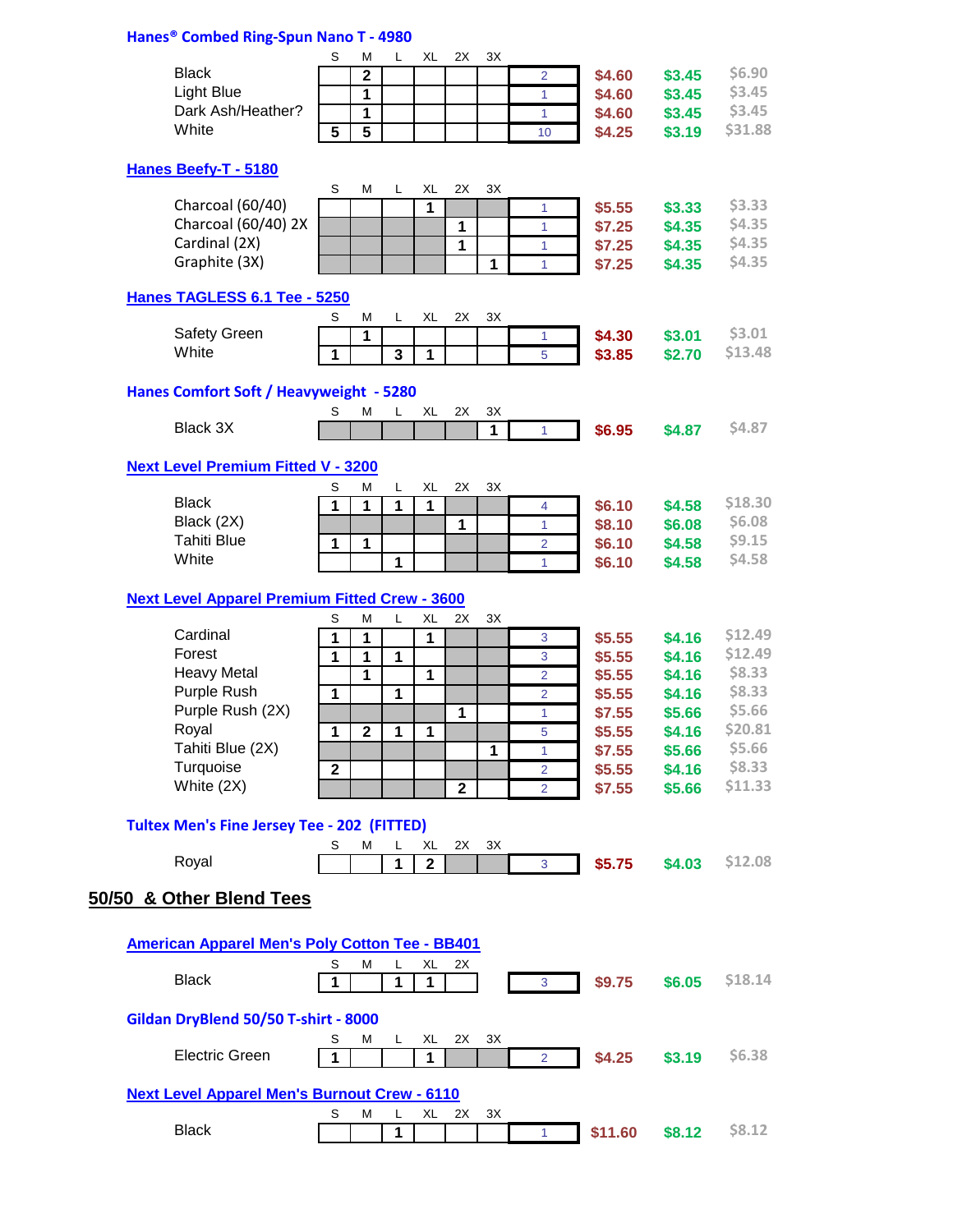## **Next Level Premium Fitted CVC - 6210**

|                   | M |  | ЗΧ |        |        |                   |
|-------------------|---|--|----|--------|--------|-------------------|
| Bondi Blue        |   |  |    | \$5.75 | \$4.31 | S4.3 <sub>1</sub> |
| Dark Heather Gray |   |  |    | \$5.75 | \$4.31 | S8.63             |
| Neon Yellow       |   |  |    | \$5.75 | \$4.31 | S4.3 <sub>1</sub> |

### **[Next Level Apparel Tri-Blend Crew - 6010](http://www.nextlevelapparel.com/Prod-24-1-32-2/mens-tri-blend-crew.htm)**

| <b>HOAT LOTOR</b> / <b>IPPULOI</b> 1111 BIOHU                         |                |                  |              |                    |              |    |                |         |        |         |
|-----------------------------------------------------------------------|----------------|------------------|--------------|--------------------|--------------|----|----------------|---------|--------|---------|
|                                                                       | S              | М                | L            | XL                 | 2X           | 3X |                |         |        |         |
| <b>Heather White</b>                                                  | 1              | 1                |              |                    |              |    | 2              | \$7.95  | \$5.57 | \$11.13 |
| <b>Military Green</b>                                                 | $\mathbf{1}$   |                  |              |                    |              |    | 1              | \$7.95  | \$5.57 | \$5.57  |
| Royal                                                                 |                | $\mathbf{1}$     |              |                    |              |    | 1              | \$7.95  | \$5.57 | \$5.57  |
| Venetian Gray                                                         | $\overline{2}$ | $\overline{2}$   | $\mathbf{1}$ |                    |              |    | 5              | \$7.95  | \$5.57 | \$27.83 |
| Vintage Black                                                         | 1              |                  |              | 1                  |              |    | $\overline{2}$ | \$7.95  | \$5.57 | \$11.13 |
| Vintage Black 2XL                                                     |                |                  |              |                    | 1            |    | 1              | \$9.95  | \$6.97 | \$6.97  |
| Vintage Navy 2XL                                                      |                |                  |              |                    | $\mathbf{1}$ |    | 1              | \$9.95  | \$6.97 | \$6.97  |
| Vintage Royal                                                         |                |                  | 1            |                    |              |    | 1              | \$7.95  | \$5.57 | \$5.57  |
|                                                                       |                |                  |              |                    |              |    |                |         |        |         |
| <b>Pocket T-Shirts</b>                                                |                |                  |              |                    |              |    |                |         |        |         |
| <b>Gildan Ultra Cotton Tee w/ Pocket</b>                              |                |                  |              |                    |              |    |                |         |        |         |
|                                                                       | S              | M                | L.           | XL                 | 2X           | 3X |                |         |        |         |
| Maroon (2X)                                                           |                |                  |              |                    | 1            |    | 1              | \$8.50  | \$5.95 | \$5.95  |
|                                                                       |                |                  |              |                    |              |    |                |         |        |         |
| <b>Hanes Beefy-T with Pocket - 5190</b>                               |                |                  |              |                    |              |    |                |         |        |         |
|                                                                       | S              | M                | L            | XL                 | 2X           | ЗX |                |         |        |         |
| <b>Black</b>                                                          |                | $\overline{2}$   | $\mathbf{1}$ | $\mathbf{1}$       |              |    | $\overline{4}$ | \$8.25  | \$5.78 | \$23.10 |
|                                                                       |                |                  |              |                    |              |    |                |         |        |         |
| Next Level Tri-Blend Unisex 3/4 Raglan - 6051                         |                |                  |              |                    |              |    |                |         |        |         |
|                                                                       | S              | Μ                | L            | XL                 | 2X           | 3X |                |         |        |         |
| White / Gray                                                          | 1              |                  |              |                    |              |    | $\mathbf{1}$   | \$7.25  | \$5.08 | \$5.08  |
|                                                                       |                |                  |              |                    |              |    |                |         |        |         |
| <b>Next Level Premium Fitted L/S Crew - 3601</b>                      |                |                  |              |                    |              |    |                |         |        |         |
|                                                                       | S              | М                | L            | XL                 | 2X           | 3X |                |         |        |         |
| <b>Military Green</b>                                                 | 1              |                  |              |                    |              |    | 1              | \$8.30  | \$5.81 | \$5.81  |
| White                                                                 | 1              |                  |              |                    |              |    | 1              | \$8.30  | \$5.81 | \$5.81  |
|                                                                       |                |                  |              |                    |              |    |                |         |        |         |
| <b>Long Sleeve T-Shirts</b>                                           |                |                  |              |                    |              |    |                |         |        |         |
| BELLA + CANVAS Men's Thermal Long Sleeve Tee - 3500 (contrast stitch) |                |                  |              |                    |              |    |                |         |        |         |
|                                                                       | S              | M                | L.           | XL                 | 2X           | 3X |                |         |        |         |
| Black w/ White                                                        |                | $\mathbf{1}$     |              |                    |              |    | 1              | \$12.00 | \$8.40 | \$8.40  |
| Maroon w/ White                                                       | 1              |                  |              |                    |              |    | $\mathbf{1}$   | \$12.00 | \$8.40 | \$8.40  |
|                                                                       |                |                  |              |                    |              |    |                |         |        |         |
| <b>Gildan Ultra Cotton Long Sleeve -2400</b>                          |                |                  |              |                    |              |    |                |         |        |         |
|                                                                       | S              | М                | L            | XL                 | 2X           | 3X |                |         |        |         |
| Red 2XL                                                               |                |                  |              |                    | $\mathbf{1}$ |    | 1              | \$10.30 | \$7.21 | \$7.21  |
|                                                                       |                |                  |              |                    |              |    |                |         |        |         |
| Gildan Heavy Cotton 3/4 Raglan T-shirt - 5700                         |                |                  |              |                    |              |    |                |         |        |         |
|                                                                       | S              | М                | L            | XL                 | 2X           | ЗΧ |                |         |        |         |
| White/Black Slv                                                       |                |                  |              | 1                  |              |    | $\mathbf{1}$   | \$7.20  | \$5.04 | \$5.04  |
|                                                                       |                |                  |              |                    |              |    |                |         |        |         |
| <b>Hanes Long Sleeve Beefy-T - 5186</b>                               |                |                  |              |                    |              |    |                |         |        |         |
|                                                                       |                |                  |              |                    |              |    |                |         |        |         |
| <b>Black</b>                                                          | S<br>1         | м<br>$\mathbf 2$ | L<br>1       | XL<br>$\mathbf{2}$ | 2X           | 3X |                |         |        | \$43.05 |
| Black $(2X+)$                                                         |                |                  |              |                    |              |    | 6              | \$10.25 | \$7.18 | \$8.93  |
| White                                                                 |                |                  |              |                    | 1            |    | 1              | \$12.75 | \$8.93 | \$6.20  |
|                                                                       |                | 1                |              |                    |              |    | 1              | \$8.85  | \$6.20 |         |
|                                                                       |                |                  |              |                    |              |    |                |         |        |         |
| Hanes <sup>®</sup> TAGLESS <sup>®</sup> 6.1 Long Sleeve Tee - 5586    |                |                  |              |                    |              |    |                |         |        |         |
|                                                                       | S              | Μ                | L            | XL                 | 2X           | ЗΧ |                |         |        |         |
| White                                                                 |                | 1                |              |                    |              |    | 1.             | \$6.25  | \$4.38 | \$4.38  |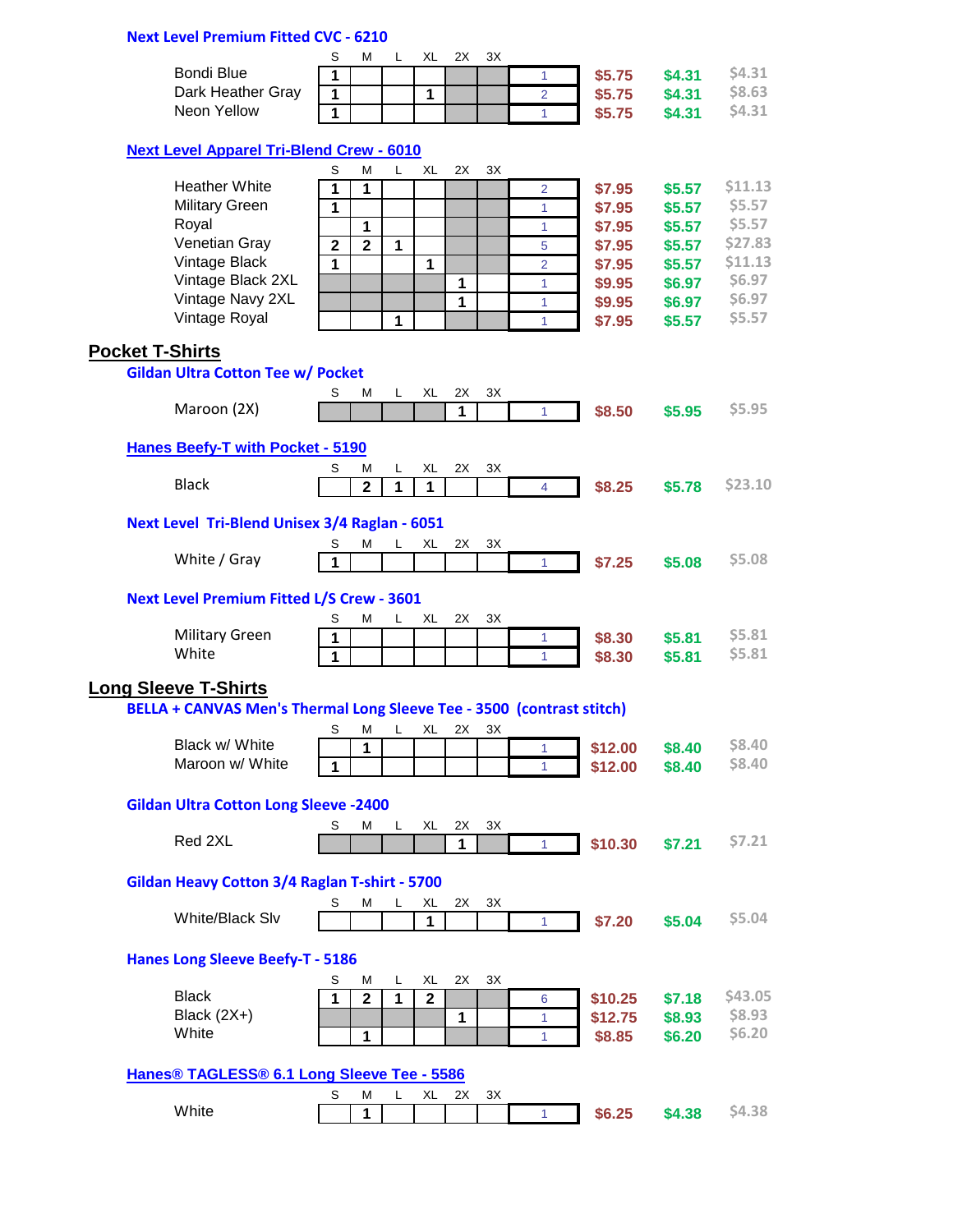|              | <b>Next level Unisex Long Sleeve Thermal - 8201</b>                               |    |              |        |    |    |               |                |         |         |               |
|--------------|-----------------------------------------------------------------------------------|----|--------------|--------|----|----|---------------|----------------|---------|---------|---------------|
|              |                                                                                   | S  | М            | L      | XL | 2X | 3X            |                |         |         |               |
|              | Charcoal                                                                          | 1  |              |        |    |    |               | 1              | \$11.00 | \$7.70  | \$7.70        |
|              | Green Leaf?                                                                       | 1  |              |        |    |    |               | 1              | \$11.00 | \$7.70  | \$7.70        |
|              | Vintage Blue?                                                                     |    | 1            |        |    |    |               | 1              | \$11.00 | \$7.70  | \$7.70        |
|              |                                                                                   |    |              |        |    |    |               |                |         |         |               |
|              | <b>Fleece / Jackets / Sweatshirts / Hoodies</b>                                   |    |              |        |    |    |               |                |         |         |               |
|              | Dunbrooke Hayden Polar Fleece Jacket - 3515                                       |    |              |        |    |    |               |                |         |         |               |
|              |                                                                                   | S  | Μ            | L      | XL | 2X | 3X            |                |         |         |               |
|              | <b>Black</b>                                                                      |    |              | 1      |    |    |               | $\mathbf{1}$   | \$17.52 | \$10.51 | \$10.51       |
|              |                                                                                   |    |              |        |    |    |               |                |         |         |               |
|              | Gildan Heavy Blend Zip Hoodie - 18600                                             |    |              |        |    |    |               |                |         |         |               |
|              |                                                                                   | S  | Μ            | L      | XL | 2X | 3X            |                |         |         |               |
|              | <b>Black</b>                                                                      |    | 1            |        |    |    |               | $\mathbf{1}$   | \$19.75 | \$15.80 | \$15.80       |
|              |                                                                                   |    |              |        |    |    |               |                |         |         |               |
|              | <b>Hanes Ultimate Comfort Print Pro F280?</b>                                     |    |              |        |    |    |               |                |         |         |               |
|              |                                                                                   | S  | М            | L      | XL | 2X | 3X            |                |         |         |               |
|              | <b>Black</b>                                                                      |    |              |        |    |    | 1             | 1              | \$23.00 | \$18.40 | \$18.40       |
|              |                                                                                   |    |              |        |    |    |               |                |         |         |               |
|              | Independent Trading Co. LADIES Heavy Cotton Zip Up Hoodie - AFX4000ZLLL           |    |              |        |    |    |               |                |         |         |               |
|              |                                                                                   | ХS | S            | M      | L  | XL | 2X            |                |         |         |               |
|              | <b>Black</b>                                                                      | 1  | 1            |        | 1  |    |               | 3              | \$23.00 | \$18.40 | \$55.20       |
|              |                                                                                   |    |              |        |    |    |               |                |         |         |               |
|              | <b>Independent Trading Co. Heavy Cotton Zip Up Hoodie - AFX4000Z</b>              |    |              |        |    |    |               |                |         |         |               |
|              |                                                                                   | хs | S            | M      | L  | XL | 2X            |                |         |         |               |
|              | Red                                                                               |    | 1            | 1      |    |    |               | $\overline{2}$ | \$23.00 | \$18.40 | \$36.80       |
|              |                                                                                   |    |              |        |    |    |               |                |         |         |               |
|              | <b>Sleevless Tees / Tanks</b>                                                     |    |              |        |    |    |               |                |         |         |               |
|              | Augusta Mens Moisture Wicking Polyester Sleeveless Training Tank - 703 + 65% OFF! |    |              |        |    |    |               |                |         |         |               |
|              |                                                                                   | S  | м            | L      | XL | 2X | $3\mathrm{X}$ |                |         |         |               |
|              | <b>Black</b>                                                                      | 8  | 10           | 10     | 9  |    |               | 37             | \$8.00  | \$2.80  | \$103.60      |
|              | Black 2X                                                                          |    |              |        |    | 8  |               | 8              | \$10.00 | \$3.50  | \$28.00       |
|              | Black 3X                                                                          |    |              |        |    |    | 1             | $\mathbf{1}$   | \$12.00 | \$4.20  | \$4.20        |
|              | White                                                                             | 4  | 4            | 5      | 5  |    |               | 18             | \$8.00  | \$2.80  | \$50.40       |
|              | White 2X-3X                                                                       |    |              |        |    | 4  |               | 4              | \$10.00 | \$3.50  | \$14.00       |
|              | White 2X-3X                                                                       |    |              |        |    |    | 1             | $\mathbf{1}$   | \$12.00 | \$4.20  | \$4.20        |
|              |                                                                                   |    |              |        |    |    |               |                |         |         |               |
|              | <b>BELLA + CANVAS Unisex Jersey Tank - 3480</b>                                   |    |              |        |    |    |               |                |         |         |               |
|              |                                                                                   | S  | м            | L      | XL | 2X | 3X            |                |         |         |               |
|              | <b>Black</b>                                                                      |    |              |        | 1  |    |               | $\mathbf{1}$   | \$7.20  | \$4.32  | <b>\$4.32</b> |
|              |                                                                                   |    |              |        |    |    |               |                |         |         |               |
|              | <b>Fruit of the Loom Cotton "Beater" Tank Top</b>                                 |    |              |        |    |    |               |                |         |         |               |
|              | <b>Brown</b>                                                                      | S  | М            | L      | XL | 2X | 3X            |                |         |         | \$2.10        |
|              |                                                                                   |    | 1            |        |    |    |               | $\mathbf{1}$   | \$3.50  | \$2.10  |               |
|              |                                                                                   |    |              |        |    |    |               |                |         |         |               |
| <b>Polos</b> |                                                                                   |    |              |        |    |    |               |                |         |         |               |
|              | Hanes® StayClean™ Blended Sport Shirt - H960                                      |    |              |        |    |    |               |                |         |         |               |
|              |                                                                                   | S  | М            | L      | XL | 2X | 3X            |                |         |         |               |
|              | Royal                                                                             |    | $\mathbf{2}$ |        |    |    |               | $\overline{2}$ | \$9.00  | \$4.50  | <b>S9.00</b>  |
|              |                                                                                   |    |              |        |    |    |               |                |         |         |               |
|              | Hanes Stedman Pique Sport Shirt - 055X (polo)                                     |    |              |        |    |    |               |                |         |         |               |
|              | <b>Black</b>                                                                      | S  | М            | L      | XL | 2X | ЗX            |                |         |         | \$47.25       |
|              |                                                                                   |    |              | 8      | 1  |    |               | 9              | \$10.50 | \$5.25  |               |
|              |                                                                                   |    |              |        |    |    |               |                |         |         |               |
|              |                                                                                   |    |              |        |    |    |               |                |         |         |               |
|              | <b>Outer Banks Essential Pique Sport Shirt - 2100 (polo)</b>                      |    |              |        |    |    |               |                |         |         |               |
|              | Navy                                                                              | S  | М            | L<br>1 | XL | 2X | ЗX            | $\mathbf{1}$   | \$10.50 | \$5.25  | \$5.25        |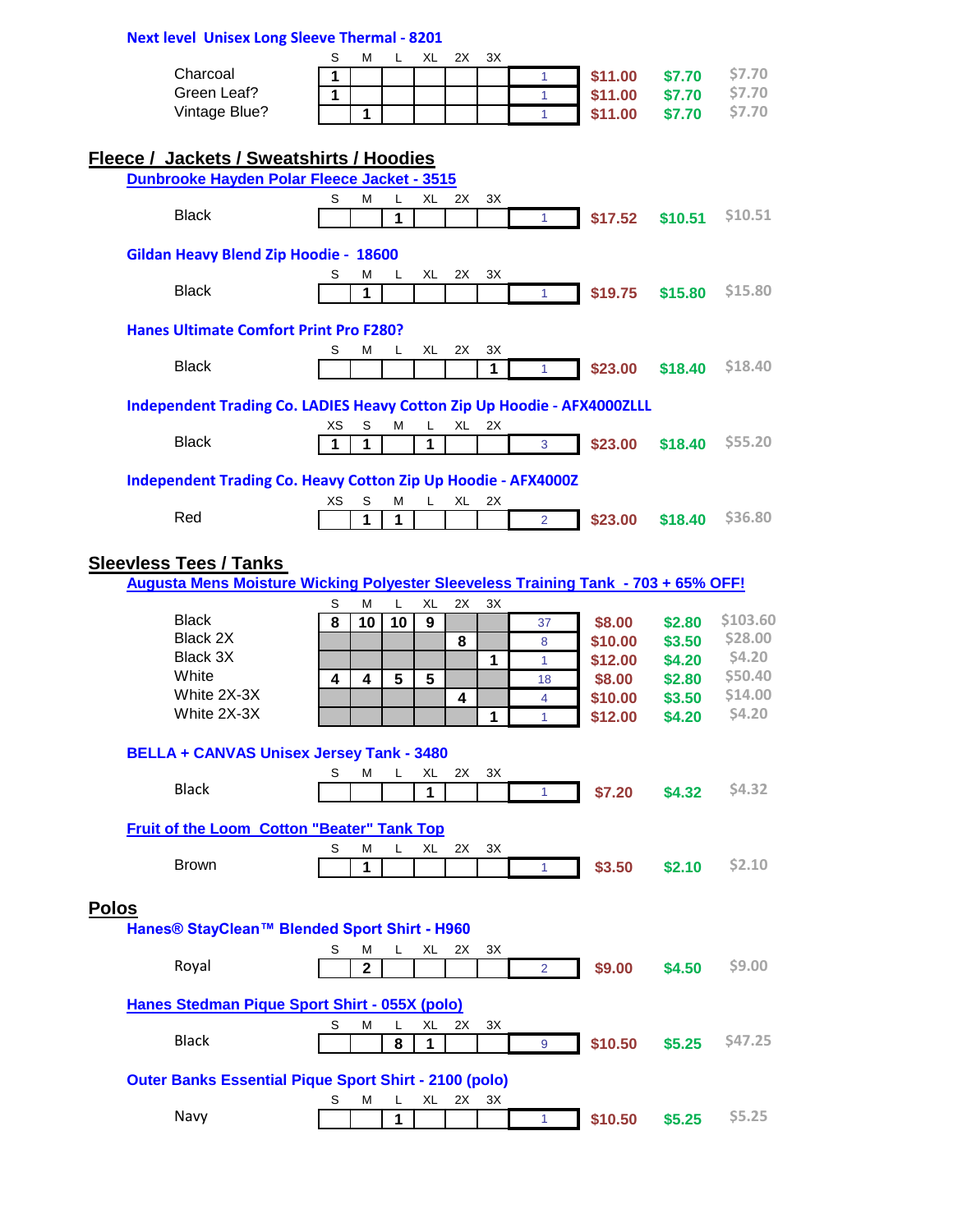# **LADIES' STUFF!**

#### **Tees**

| <b>American Apparel Women's Poly Cotton Tee - BB301 - Black</b> |    |        |                |              |                |              |                |                  |                  |               |
|-----------------------------------------------------------------|----|--------|----------------|--------------|----------------|--------------|----------------|------------------|------------------|---------------|
| <b>Black</b>                                                    | S  | M      | L              | XL           | 2X             |              |                |                  |                  | \$17.58       |
|                                                                 | 1  | 1      | 1              |              |                |              | 3              | \$9.45           | \$5.86           |               |
| <b>Badger Ladies Training Tank #???</b>                         |    |        |                |              |                |              |                |                  |                  |               |
|                                                                 | S  | М      | L              | XL           | 2X             |              |                |                  |                  |               |
| Black w/ white trim                                             |    |        |                |              | 6              |              | 6              | \$8.50           | \$5.95           | \$35.70       |
| <b>BELLA + CANVAS "Favorite" Tee - 6004</b>                     |    |        |                |              |                |              |                |                  |                  |               |
| <b>Black</b>                                                    | S  | M      | L              | <b>XL</b>    | 2X             |              |                |                  |                  | <b>\$3.78</b> |
| Purple                                                          | 1  |        | 1              |              |                |              | 1<br>1         | \$5.40<br>\$5.40 | \$3.78<br>\$3.78 | \$3.78        |
| White                                                           | 1  |        | $\overline{2}$ | $\mathbf{2}$ |                |              | 5              | \$5.40           | \$3.78           | \$18.90       |
| White (2X)                                                      |    |        |                |              | $\overline{2}$ |              | $\overline{2}$ | \$7.40           | \$5.18           | \$10.36       |
| BELLA + CANVAS Women's Short Sleeve Burnout Tee - 8601          |    |        |                |              |                |              |                |                  |                  |               |
|                                                                 | S  | M      | L              | XL           | 2X             |              |                |                  |                  |               |
| <b>Black</b>                                                    | 1  |        |                |              |                |              | 1              | \$9.95           | \$6.97           | \$6.97        |
| Gildan Ultra Cotton Ladies Tee - 2000L                          |    |        |                |              |                |              |                |                  |                  |               |
|                                                                 | хs | S      | Μ              | L.           | XL             | 2X           |                |                  |                  |               |
| Royal Blue                                                      |    |        | 1              |              | 1              |              | $\overline{2}$ | \$4.75           | \$3.33           | \$6.65        |
| Royal Blue (2X)                                                 |    |        |                |              |                | 1            | 1              | \$6.75           | \$4.73           | <b>\$4.73</b> |
| White                                                           |    | 1      |                |              |                |              | 1              | \$3.75           | \$2.63           | \$2.63        |
| White (2X)                                                      |    |        |                |              |                | 1            | 1              | \$5.75           | \$4.03           | \$4.03        |
| <b>Gildan Heavy Cotton Ladies Tee - 5000L</b>                   |    |        |                |              |                |              |                |                  |                  |               |
| Forest                                                          | XS | S      | Μ              | L            | XL             | 2X           |                |                  |                  | \$33.88       |
|                                                                 |    | 3      | 3              | $\mathbf 2$  | 3              |              | 11             | \$4.40           | \$3.08           |               |
| <b>LAT Vintage Fine Jersey Ladies Longer T-3505</b>             |    |        |                |              |                |              |                |                  |                  |               |
|                                                                 | ХS | S      | Μ              | L            | XL             | 2X           |                |                  |                  |               |
| Vintage Royal                                                   |    |        |                | 7            | 8              |              | 15             | \$6.85           | \$5.14           | \$77.06       |
| <b>Next Level Apparel Ladies Ideal Crew - 1510</b>              |    |        |                |              |                |              |                |                  |                  |               |
| <b>Black</b>                                                    | XS | S      | М              | L            | XL             | 2X           |                |                  |                  | \$3.38        |
| Hot Pink                                                        |    | 1<br>1 |                |              |                |              | 1<br>1         | \$4.50<br>\$4.50 | \$3.38<br>\$3.38 | <b>\$3.38</b> |
|                                                                 |    |        |                |              |                |              |                |                  |                  |               |
| <b>Next Level Apparel "Boyfriend" Tee - 3900</b>                | XS | S      |                |              |                | 2X           |                |                  |                  |               |
| <b>Heavy Metal</b>                                              |    |        | М<br>1         | L<br>1       | XL<br>1        |              | $\mathbf{3}$   | \$5.30           | \$3.98           | \$11.93       |
| Heavy Metal (2X)                                                |    |        |                |              |                | $\mathbf{3}$ | $\mathbf{3}$   | \$7.30           | \$5.48           | \$16.43       |
| Kelly Green                                                     |    |        |                | 1            | 1              |              | $\overline{2}$ | \$5.30           | \$3.98           | \$7.95        |
| Kelly Green (2X)                                                |    |        |                |              |                | 1            | $\mathbf{1}$   | \$7.30           | \$5.48           | \$5.48        |
| Navy                                                            |    |        |                | 1            | 1              |              | $\overline{2}$ | \$5.30           | \$3.98           | \$7.95        |
| Navy (2X)                                                       |    |        |                |              |                | $\mathbf{1}$ | 1              | \$7.30           | \$5.48           | \$5.48        |
| Turquoise                                                       |    |        |                | 1            |                |              | 1              | \$5.30           | \$3.98           | \$3.98        |
| White                                                           |    | 1      | 1              | 1            | 1              |              | 4              | \$5.30           | \$3.98           | \$15.90       |
| White (2X)                                                      |    |        |                |              |                | 1            | 1              | \$7.30           | \$5.48           | \$5.48        |
| <b>Next Level Apparel "Perfect" Tee - 3300L</b>                 |    |        |                |              |                |              |                |                  |                  |               |
|                                                                 | ХS | S      | Μ              | L            | XL             | 2X           |                |                  |                  |               |
| Raspberry                                                       |    | 1      | 1              | 1            | 1              |              | 4              | \$5.55           | \$4.16           | \$16.65       |
| Raspberry                                                       |    |        |                |              |                | 1            | $\mathbf{1}$   | \$7.55           | \$5.66           | \$5.66        |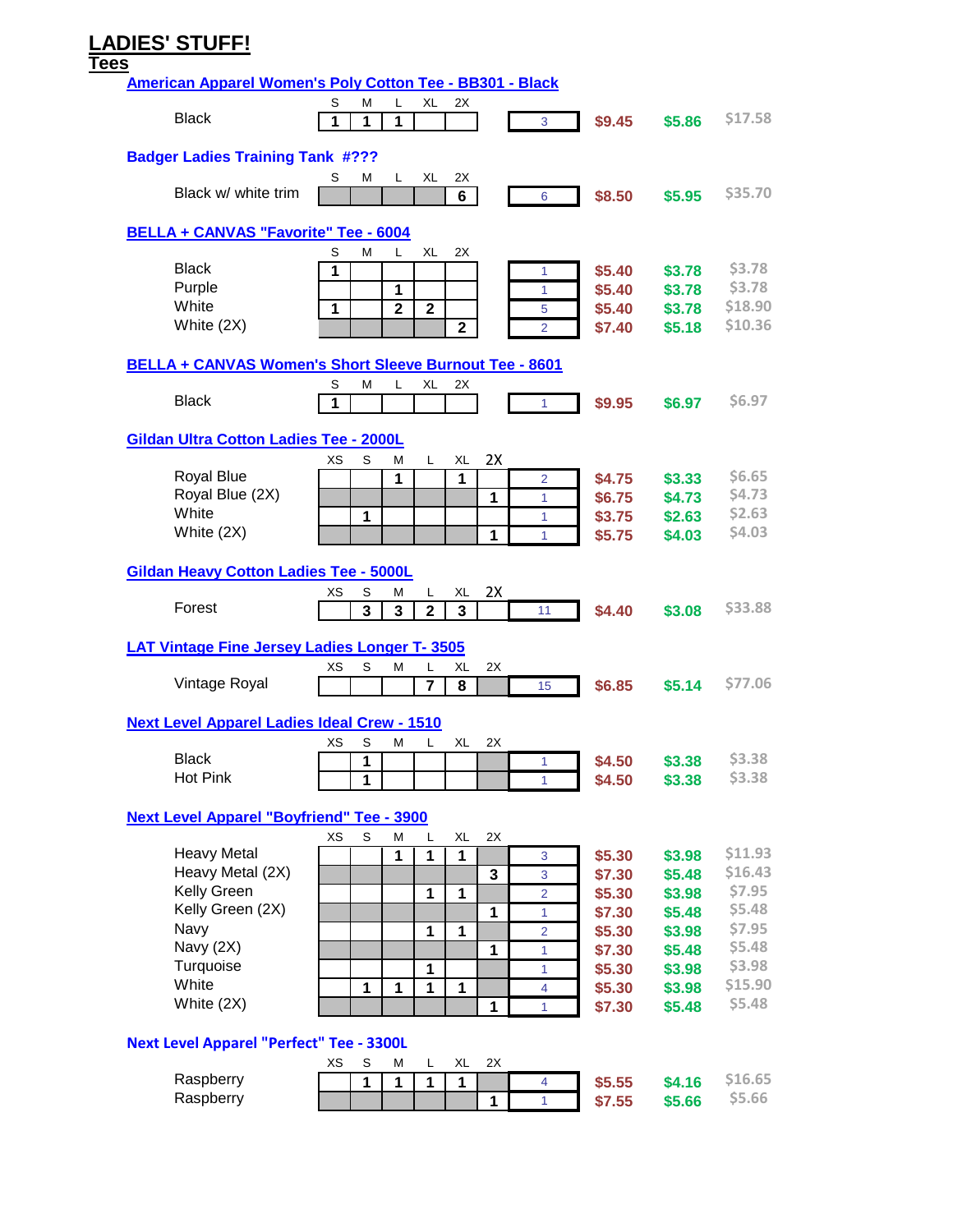| S<br>м<br>XL<br>2X<br>L<br>Dark Gray<br>1<br>$\overline{\mathbf{2}}$<br>$\mathbf{2}$<br>\$5.75<br>\$3.74<br>5<br>Dark Gray (2X)<br>4<br>\$7.75<br>$\overline{4}$<br>\$5.04<br><b>Next Level Ladies Tri-blend Crew - 6710</b><br>XL<br>2X<br>S<br>M<br>L<br><b>Premium Heather</b><br>1<br>1<br>\$6.50<br>\$4.23<br>2<br>Vintage Royal<br>1<br>\$6.50<br>1<br>\$4.23<br>$\overline{2}$<br><b>Next Level Ladies Poly/Cotton V - 6044</b><br>М<br>XL<br>2X<br>S<br>L.<br>Charcoal (heather)<br>\$5.95<br>1<br>\$3.87<br>1<br><b>Next Level Ladies Long Sleeve Crew - 3301L</b><br>2X<br>S<br>XL<br>М<br>L<br><b>Black</b><br>\$7.60<br>1<br>\$4.94<br>$\mathbf{1}$<br><b>Tultex Ladies' Fine Jersey Tee 213</b><br>XL<br>2X<br>М<br>L.<br>S<br><b>Black</b><br>1<br>1<br>\$5.50<br>\$3.58<br>2<br>Purple<br>1<br>1<br>1<br>\$5.50<br>\$3.58<br>$\mathbf{3}$<br>Royal<br>$\mathbf{2}$<br>$\overline{2}$<br>\$5.50<br>\$3.58<br>Royal (2X)<br>$\mathbf{1}$<br>\$6.50<br>\$4.23<br>1<br>White<br>1<br>1<br>$\overline{2}$<br>\$4.75<br>\$3.09<br><b>Tank Tops</b><br><b>BELLA + CANVAS Flowy Scoop Muscle Tank - 8803</b><br>S<br>XL<br>м<br>L<br>2X<br><b>Asphalt Slub</b><br>\$9.75<br>\$6.34<br>1<br>$\mathbf{1}$<br>BELLA + CANVAS Ladies' 2x1 Rib Knit Tank Top - 4000<br>XL<br>2X<br>S<br>М<br>L<br><b>Black</b><br>$\overline{\mathbf{2}}$<br>$\overline{2}$<br>1<br>\$7.25<br>\$4.71<br>5<br>Black (2X)<br>1<br>\$8.25<br>\$5.36<br>1<br>BELLA + CANVAS Ladies' Women's Cotton Spandex Camisole - 0600<br>S<br>М<br>XL<br>L.<br>2X<br><b>Black</b><br>$\mathbf{1}$<br>\$6.49<br>\$4.22<br>$\mathbf{1}$<br><b>Next Level Ideal Racerback Tank - 1533</b><br>S<br>М<br>L<br>XL<br>2X<br><b>Black</b><br>$\overline{2}$<br>1<br>$\mathbf{1}$<br>3<br>\$4.25<br>\$2.76<br>7<br>Red<br>1<br>\$4.25<br>1<br>\$2.76<br>$\overline{2}$<br>White<br>\$4.25<br>1<br>$\mathbf 2$<br>4<br>$\overline{7}$<br>\$2.76<br><b>Next Level Apparel 2x1 Tank Top - 5003</b><br>S<br>М<br>XL<br>2X<br>L.<br><b>Black</b><br>\$5.60<br>$\mathbf{2}$<br>\$3.64<br>2 | <b>Next Level Apparel Sporty V - 3400L</b> |   |             |        |          |
|------------------------------------------------------------------------------------------------------------------------------------------------------------------------------------------------------------------------------------------------------------------------------------------------------------------------------------------------------------------------------------------------------------------------------------------------------------------------------------------------------------------------------------------------------------------------------------------------------------------------------------------------------------------------------------------------------------------------------------------------------------------------------------------------------------------------------------------------------------------------------------------------------------------------------------------------------------------------------------------------------------------------------------------------------------------------------------------------------------------------------------------------------------------------------------------------------------------------------------------------------------------------------------------------------------------------------------------------------------------------------------------------------------------------------------------------------------------------------------------------------------------------------------------------------------------------------------------------------------------------------------------------------------------------------------------------------------------------------------------------------------------------------------------------------------------------------------------------------------------------------------------------------------------------------------------------------------------------------------------------------------------------------------------------|--------------------------------------------|---|-------------|--------|----------|
|                                                                                                                                                                                                                                                                                                                                                                                                                                                                                                                                                                                                                                                                                                                                                                                                                                                                                                                                                                                                                                                                                                                                                                                                                                                                                                                                                                                                                                                                                                                                                                                                                                                                                                                                                                                                                                                                                                                                                                                                                                                |                                            |   |             |        |          |
|                                                                                                                                                                                                                                                                                                                                                                                                                                                                                                                                                                                                                                                                                                                                                                                                                                                                                                                                                                                                                                                                                                                                                                                                                                                                                                                                                                                                                                                                                                                                                                                                                                                                                                                                                                                                                                                                                                                                                                                                                                                |                                            |   |             |        | \$18.69  |
|                                                                                                                                                                                                                                                                                                                                                                                                                                                                                                                                                                                                                                                                                                                                                                                                                                                                                                                                                                                                                                                                                                                                                                                                                                                                                                                                                                                                                                                                                                                                                                                                                                                                                                                                                                                                                                                                                                                                                                                                                                                |                                            |   |             |        | \$20.15  |
|                                                                                                                                                                                                                                                                                                                                                                                                                                                                                                                                                                                                                                                                                                                                                                                                                                                                                                                                                                                                                                                                                                                                                                                                                                                                                                                                                                                                                                                                                                                                                                                                                                                                                                                                                                                                                                                                                                                                                                                                                                                |                                            |   |             |        |          |
|                                                                                                                                                                                                                                                                                                                                                                                                                                                                                                                                                                                                                                                                                                                                                                                                                                                                                                                                                                                                                                                                                                                                                                                                                                                                                                                                                                                                                                                                                                                                                                                                                                                                                                                                                                                                                                                                                                                                                                                                                                                |                                            |   |             |        | \$8.45   |
|                                                                                                                                                                                                                                                                                                                                                                                                                                                                                                                                                                                                                                                                                                                                                                                                                                                                                                                                                                                                                                                                                                                                                                                                                                                                                                                                                                                                                                                                                                                                                                                                                                                                                                                                                                                                                                                                                                                                                                                                                                                |                                            |   |             |        | \$8.45   |
|                                                                                                                                                                                                                                                                                                                                                                                                                                                                                                                                                                                                                                                                                                                                                                                                                                                                                                                                                                                                                                                                                                                                                                                                                                                                                                                                                                                                                                                                                                                                                                                                                                                                                                                                                                                                                                                                                                                                                                                                                                                |                                            |   |             |        |          |
|                                                                                                                                                                                                                                                                                                                                                                                                                                                                                                                                                                                                                                                                                                                                                                                                                                                                                                                                                                                                                                                                                                                                                                                                                                                                                                                                                                                                                                                                                                                                                                                                                                                                                                                                                                                                                                                                                                                                                                                                                                                |                                            |   |             |        |          |
|                                                                                                                                                                                                                                                                                                                                                                                                                                                                                                                                                                                                                                                                                                                                                                                                                                                                                                                                                                                                                                                                                                                                                                                                                                                                                                                                                                                                                                                                                                                                                                                                                                                                                                                                                                                                                                                                                                                                                                                                                                                |                                            |   |             |        |          |
|                                                                                                                                                                                                                                                                                                                                                                                                                                                                                                                                                                                                                                                                                                                                                                                                                                                                                                                                                                                                                                                                                                                                                                                                                                                                                                                                                                                                                                                                                                                                                                                                                                                                                                                                                                                                                                                                                                                                                                                                                                                |                                            |   |             |        | \$3.87   |
|                                                                                                                                                                                                                                                                                                                                                                                                                                                                                                                                                                                                                                                                                                                                                                                                                                                                                                                                                                                                                                                                                                                                                                                                                                                                                                                                                                                                                                                                                                                                                                                                                                                                                                                                                                                                                                                                                                                                                                                                                                                |                                            |   |             |        |          |
|                                                                                                                                                                                                                                                                                                                                                                                                                                                                                                                                                                                                                                                                                                                                                                                                                                                                                                                                                                                                                                                                                                                                                                                                                                                                                                                                                                                                                                                                                                                                                                                                                                                                                                                                                                                                                                                                                                                                                                                                                                                |                                            |   |             |        |          |
|                                                                                                                                                                                                                                                                                                                                                                                                                                                                                                                                                                                                                                                                                                                                                                                                                                                                                                                                                                                                                                                                                                                                                                                                                                                                                                                                                                                                                                                                                                                                                                                                                                                                                                                                                                                                                                                                                                                                                                                                                                                |                                            |   |             |        | \$4.94   |
|                                                                                                                                                                                                                                                                                                                                                                                                                                                                                                                                                                                                                                                                                                                                                                                                                                                                                                                                                                                                                                                                                                                                                                                                                                                                                                                                                                                                                                                                                                                                                                                                                                                                                                                                                                                                                                                                                                                                                                                                                                                |                                            |   |             |        |          |
|                                                                                                                                                                                                                                                                                                                                                                                                                                                                                                                                                                                                                                                                                                                                                                                                                                                                                                                                                                                                                                                                                                                                                                                                                                                                                                                                                                                                                                                                                                                                                                                                                                                                                                                                                                                                                                                                                                                                                                                                                                                |                                            |   |             |        | \$7.15   |
|                                                                                                                                                                                                                                                                                                                                                                                                                                                                                                                                                                                                                                                                                                                                                                                                                                                                                                                                                                                                                                                                                                                                                                                                                                                                                                                                                                                                                                                                                                                                                                                                                                                                                                                                                                                                                                                                                                                                                                                                                                                |                                            |   |             |        | \$10.73  |
|                                                                                                                                                                                                                                                                                                                                                                                                                                                                                                                                                                                                                                                                                                                                                                                                                                                                                                                                                                                                                                                                                                                                                                                                                                                                                                                                                                                                                                                                                                                                                                                                                                                                                                                                                                                                                                                                                                                                                                                                                                                |                                            |   |             |        | \$7.15   |
|                                                                                                                                                                                                                                                                                                                                                                                                                                                                                                                                                                                                                                                                                                                                                                                                                                                                                                                                                                                                                                                                                                                                                                                                                                                                                                                                                                                                                                                                                                                                                                                                                                                                                                                                                                                                                                                                                                                                                                                                                                                |                                            |   |             |        | \$4.23   |
|                                                                                                                                                                                                                                                                                                                                                                                                                                                                                                                                                                                                                                                                                                                                                                                                                                                                                                                                                                                                                                                                                                                                                                                                                                                                                                                                                                                                                                                                                                                                                                                                                                                                                                                                                                                                                                                                                                                                                                                                                                                |                                            |   |             |        | \$6.18   |
|                                                                                                                                                                                                                                                                                                                                                                                                                                                                                                                                                                                                                                                                                                                                                                                                                                                                                                                                                                                                                                                                                                                                                                                                                                                                                                                                                                                                                                                                                                                                                                                                                                                                                                                                                                                                                                                                                                                                                                                                                                                |                                            |   |             |        |          |
|                                                                                                                                                                                                                                                                                                                                                                                                                                                                                                                                                                                                                                                                                                                                                                                                                                                                                                                                                                                                                                                                                                                                                                                                                                                                                                                                                                                                                                                                                                                                                                                                                                                                                                                                                                                                                                                                                                                                                                                                                                                |                                            |   |             |        | \$6.34   |
|                                                                                                                                                                                                                                                                                                                                                                                                                                                                                                                                                                                                                                                                                                                                                                                                                                                                                                                                                                                                                                                                                                                                                                                                                                                                                                                                                                                                                                                                                                                                                                                                                                                                                                                                                                                                                                                                                                                                                                                                                                                |                                            |   |             |        |          |
|                                                                                                                                                                                                                                                                                                                                                                                                                                                                                                                                                                                                                                                                                                                                                                                                                                                                                                                                                                                                                                                                                                                                                                                                                                                                                                                                                                                                                                                                                                                                                                                                                                                                                                                                                                                                                                                                                                                                                                                                                                                |                                            |   |             |        |          |
|                                                                                                                                                                                                                                                                                                                                                                                                                                                                                                                                                                                                                                                                                                                                                                                                                                                                                                                                                                                                                                                                                                                                                                                                                                                                                                                                                                                                                                                                                                                                                                                                                                                                                                                                                                                                                                                                                                                                                                                                                                                |                                            |   |             |        | \$23.56  |
|                                                                                                                                                                                                                                                                                                                                                                                                                                                                                                                                                                                                                                                                                                                                                                                                                                                                                                                                                                                                                                                                                                                                                                                                                                                                                                                                                                                                                                                                                                                                                                                                                                                                                                                                                                                                                                                                                                                                                                                                                                                |                                            |   |             |        | \$5.36   |
|                                                                                                                                                                                                                                                                                                                                                                                                                                                                                                                                                                                                                                                                                                                                                                                                                                                                                                                                                                                                                                                                                                                                                                                                                                                                                                                                                                                                                                                                                                                                                                                                                                                                                                                                                                                                                                                                                                                                                                                                                                                |                                            |   |             |        |          |
|                                                                                                                                                                                                                                                                                                                                                                                                                                                                                                                                                                                                                                                                                                                                                                                                                                                                                                                                                                                                                                                                                                                                                                                                                                                                                                                                                                                                                                                                                                                                                                                                                                                                                                                                                                                                                                                                                                                                                                                                                                                |                                            |   |             |        |          |
|                                                                                                                                                                                                                                                                                                                                                                                                                                                                                                                                                                                                                                                                                                                                                                                                                                                                                                                                                                                                                                                                                                                                                                                                                                                                                                                                                                                                                                                                                                                                                                                                                                                                                                                                                                                                                                                                                                                                                                                                                                                |                                            |   |             |        | \$4.22   |
|                                                                                                                                                                                                                                                                                                                                                                                                                                                                                                                                                                                                                                                                                                                                                                                                                                                                                                                                                                                                                                                                                                                                                                                                                                                                                                                                                                                                                                                                                                                                                                                                                                                                                                                                                                                                                                                                                                                                                                                                                                                |                                            |   |             |        |          |
|                                                                                                                                                                                                                                                                                                                                                                                                                                                                                                                                                                                                                                                                                                                                                                                                                                                                                                                                                                                                                                                                                                                                                                                                                                                                                                                                                                                                                                                                                                                                                                                                                                                                                                                                                                                                                                                                                                                                                                                                                                                |                                            |   |             |        |          |
|                                                                                                                                                                                                                                                                                                                                                                                                                                                                                                                                                                                                                                                                                                                                                                                                                                                                                                                                                                                                                                                                                                                                                                                                                                                                                                                                                                                                                                                                                                                                                                                                                                                                                                                                                                                                                                                                                                                                                                                                                                                |                                            |   |             |        | \$19.34  |
|                                                                                                                                                                                                                                                                                                                                                                                                                                                                                                                                                                                                                                                                                                                                                                                                                                                                                                                                                                                                                                                                                                                                                                                                                                                                                                                                                                                                                                                                                                                                                                                                                                                                                                                                                                                                                                                                                                                                                                                                                                                |                                            |   |             |        | \$5.53\$ |
|                                                                                                                                                                                                                                                                                                                                                                                                                                                                                                                                                                                                                                                                                                                                                                                                                                                                                                                                                                                                                                                                                                                                                                                                                                                                                                                                                                                                                                                                                                                                                                                                                                                                                                                                                                                                                                                                                                                                                                                                                                                |                                            |   |             |        | \$19.34  |
|                                                                                                                                                                                                                                                                                                                                                                                                                                                                                                                                                                                                                                                                                                                                                                                                                                                                                                                                                                                                                                                                                                                                                                                                                                                                                                                                                                                                                                                                                                                                                                                                                                                                                                                                                                                                                                                                                                                                                                                                                                                |                                            |   |             |        |          |
|                                                                                                                                                                                                                                                                                                                                                                                                                                                                                                                                                                                                                                                                                                                                                                                                                                                                                                                                                                                                                                                                                                                                                                                                                                                                                                                                                                                                                                                                                                                                                                                                                                                                                                                                                                                                                                                                                                                                                                                                                                                |                                            |   |             |        | \$7.28   |
|                                                                                                                                                                                                                                                                                                                                                                                                                                                                                                                                                                                                                                                                                                                                                                                                                                                                                                                                                                                                                                                                                                                                                                                                                                                                                                                                                                                                                                                                                                                                                                                                                                                                                                                                                                                                                                                                                                                                                                                                                                                | Dark Gray                                  | 1 | \$5.60<br>1 | \$3.64 | \$3.64   |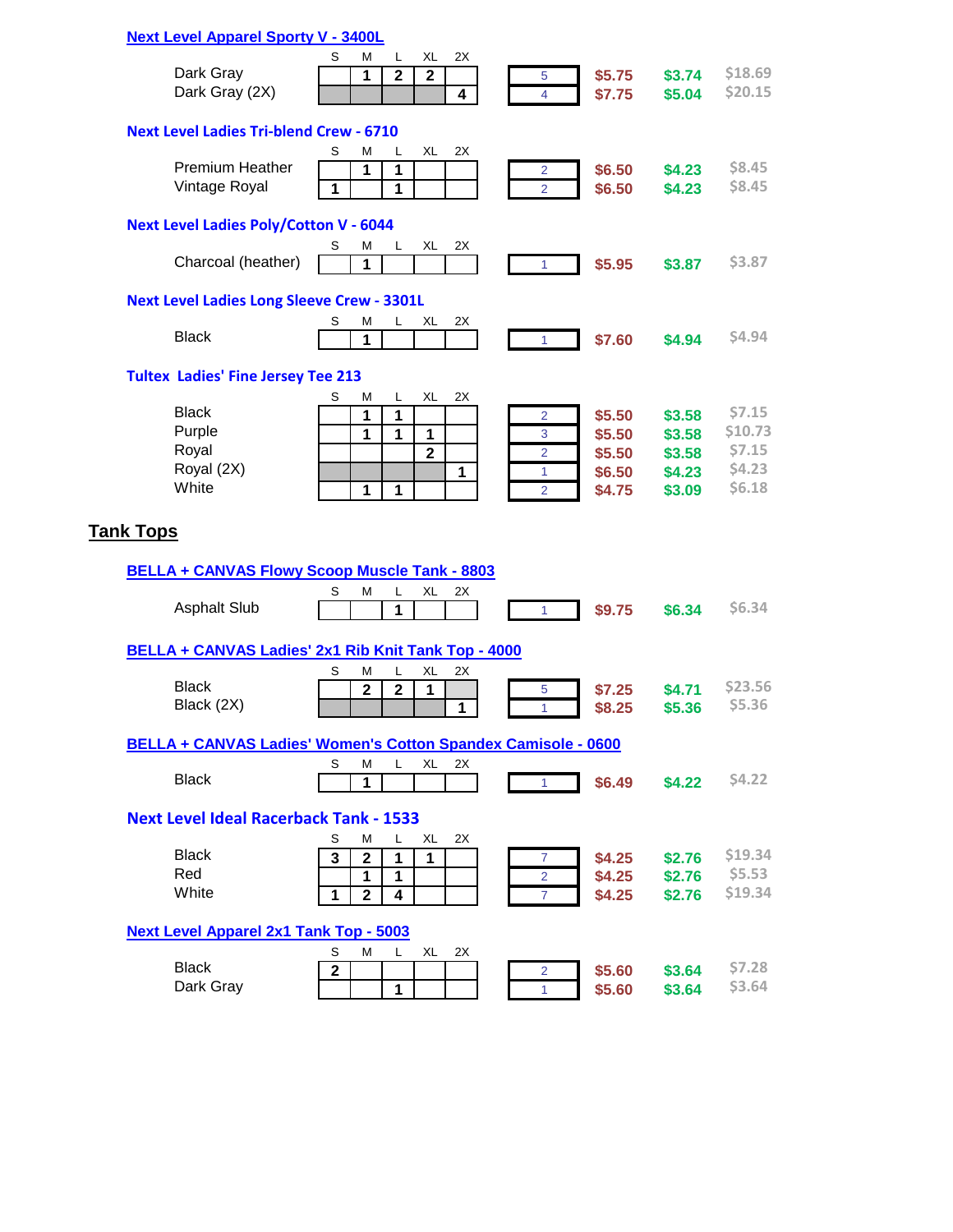### **[Next Level Apparel Jersey Knit Tank Top - 3533](http://www.nextlevelapparel.com/Prod-22-1-53-5/jersey-tank.htm)**

| <b>Black</b>                                        | S<br>2X<br>XL<br>М<br>L                                                                 |                          |         | \$19.69       |
|-----------------------------------------------------|-----------------------------------------------------------------------------------------|--------------------------|---------|---------------|
|                                                     | 1<br>1<br>1<br>1<br>1<br>S<br>М<br>L<br>XL<br>2X                                        | \$5.25<br>$\overline{5}$ | \$3.94  |               |
| Hot Pink                                            | 1                                                                                       | \$5.25<br>1              | \$3.94  | \$3.94        |
| Hot Pink (2X)                                       | 1                                                                                       | \$6.75<br>1              | \$5.06  | \$5.06        |
| Royal                                               |                                                                                         |                          |         | \$3.94        |
| Royal (2X)                                          | $\mathbf{1}$                                                                            | \$5.25<br>1              | \$3.94  | \$5.06        |
|                                                     | 1                                                                                       | \$6.75<br>1              | \$5.06  |               |
| White                                               |                                                                                         | \$5.25<br>$\mathbf 0$    | \$3.94  | \$0.00        |
| White (2X)                                          | 1                                                                                       | \$5.25<br>1              | \$3.94  | \$3.94        |
| <b>Next Level Apparel Racerback Tank Top - 6633</b> |                                                                                         |                          |         |               |
|                                                     | S<br>М<br>XL<br>2X<br>L.                                                                |                          |         |               |
| Red                                                 | 1<br>1                                                                                  | \$5.40<br>$\overline{2}$ | \$4.05  | \$8.10        |
|                                                     | <b>Next Level Apparel Ladies Tri-blend Racerback Tank - 6733</b>                        |                          |         |               |
|                                                     | S<br>М<br>L<br>XL<br>2X                                                                 |                          |         |               |
| Purple                                              | 1<br>1                                                                                  | \$6.50<br>$\overline{2}$ | \$4.88  | \$9.75        |
|                                                     |                                                                                         |                          |         |               |
| <u>Sweatshirts, Sweatpants, Shorts, Skirts</u>      |                                                                                         |                          |         |               |
|                                                     | <b>A.S.Tee's Fleece Drawstring Fashion Shorts - 2219</b>                                |                          |         |               |
|                                                     | М<br>L<br>XL<br>2X<br>S                                                                 |                          |         |               |
| Black/White                                         | 3                                                                                       | \$7.30<br>3              | \$4.38  | \$13.14       |
| A.S.Tee's Girls Gym Basic Athletic Shorts - 2218    |                                                                                         |                          |         |               |
|                                                     | S<br>L<br>XL<br>2X<br>М                                                                 |                          |         |               |
| <b>Black</b>                                        | $\overline{2}$                                                                          | \$6.60<br>$\overline{2}$ | \$3.96  | \$7.92        |
| A.S.Tee's Yoga Pants 2313                           |                                                                                         |                          |         |               |
|                                                     | S<br>М<br>XL<br>2X<br>L                                                                 |                          |         |               |
| <b>Black</b>                                        | 1                                                                                       | \$6.60<br>1              | \$3.96  | \$3.96        |
|                                                     | BELLA+CANVAS Women's Cotton/Spandex Cadet Jacket - 807                                  |                          |         |               |
|                                                     | S<br>М<br>L<br>XL<br>2X                                                                 |                          |         |               |
| <b>Black</b>                                        | 1                                                                                       | \$22.99<br>1             | \$17.24 | <b>S17.24</b> |
|                                                     |                                                                                         |                          |         |               |
|                                                     | <b>BELLA+CANVAS Women's Vintage Jersey Lounge Pant - 818</b><br>S<br>Μ<br>L<br>XL<br>2X |                          |         |               |
| <b>Black</b>                                        | 1                                                                                       | \$17.65<br>$\mathbf{1}$  | \$10.59 | \$10.59       |
|                                                     |                                                                                         |                          |         |               |
| <b>BELLA + CANVAS Ladies' Fleece Shorts</b>         |                                                                                         |                          |         |               |
|                                                     | S<br>М<br>L<br>XL<br>2X                                                                 |                          |         |               |
| <b>Black</b>                                        | 1                                                                                       | \$8.99<br>$\vert$ 1      | \$5.39  | \$5.39        |
| <b>BELLA + CANVAS Ladies' Gym Shorts</b>            |                                                                                         |                          |         |               |
|                                                     | S<br>XL<br>2X<br>М<br>L                                                                 |                          |         |               |
| <b>Black</b>                                        | 1                                                                                       | \$8.85<br>$\mathbf{1}$   | \$5.31  | \$5.31        |
|                                                     |                                                                                         |                          |         |               |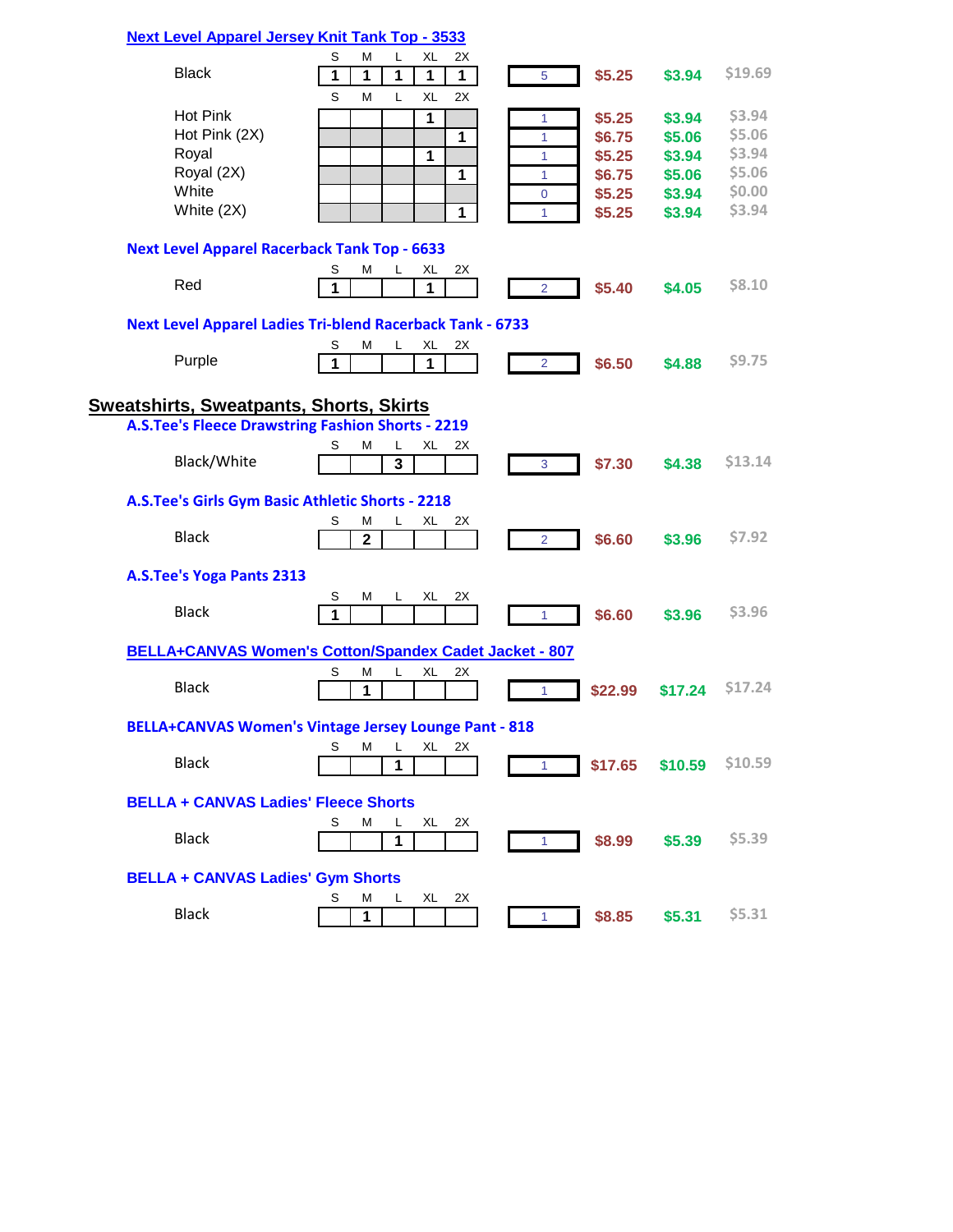# **Intimates**

| <b>American Apparel Baby Rib Thong - 4313</b>         |                                                                                     |                                         |                  |                  |
|-------------------------------------------------------|-------------------------------------------------------------------------------------|-----------------------------------------|------------------|------------------|
| <b>Black</b>                                          | XL<br>2X<br>м<br>L<br>1<br>1                                                        | \$5.10<br>$\blacktriangleleft$          | \$2.55           | \$2.55           |
|                                                       | <b>American Apparel Baby Rib Flat Bottom Panty - 4314</b>                           |                                         |                  |                  |
| White                                                 | $\overline{2}$<br>L<br>XL<br>2X<br>1<br>1<br>1                                      | \$5.75<br>$\overline{2}$                | \$2.88           | \$5.75           |
|                                                       | <b>American Apparel Baby Rib Bum Bottom Panty - 4315</b>                            |                                         |                  |                  |
| <b>Black</b>                                          | M<br>XL<br>S<br>L<br>2X<br>1                                                        | \$5.70<br>1                             | \$2.85           | \$2.85           |
| <b>Alternative Apparel Cotton Thong</b>               |                                                                                     |                                         |                  |                  |
| Green                                                 | 2X<br>L.<br>XL<br>M<br>1<br>1                                                       | \$5.55<br>1                             | \$2.78           | \$2.78           |
|                                                       | <b>BELLA + CANVAS Ladies' Cotton/Spandex Shortie - 491</b>                          |                                         |                  |                  |
| <b>Black</b><br>Fuschia                               | S<br>М<br>L.<br>XL<br>2X<br>1<br>1<br>1<br>$\mathbf{2}$<br>1                        | \$4.99<br>2<br>\$4.99<br>4              | \$2.50<br>\$2.50 | \$4.99<br>\$9.98 |
|                                                       | <b>BELLA + CANVAS Ladies' Cotton Flat Bottom Panty</b>                              |                                         |                  |                  |
|                                                       | S<br>М<br>L<br>XL<br>2X                                                             |                                         |                  |                  |
| <b>Black</b>                                          | $\mathbf{2}$                                                                        | \$4.99<br>$\overline{2}$                | \$2.50           | \$4.99           |
|                                                       | BELLA + CANVAS Ladies' Cotton/Spandex Bikini Thong - 301<br>S<br>М<br>L<br>XL<br>2X |                                         |                  |                  |
| <b>Black</b><br>Red                                   | 1<br>1<br>$\mathbf{2}$                                                              | \$4.99<br>2<br>\$4.99<br>$\overline{2}$ | \$2.50<br>\$2.50 | \$4.99<br>\$4.99 |
| <b>YOUTH SIZES</b>                                    |                                                                                     |                                         |                  |                  |
|                                                       |                                                                                     |                                         |                  |                  |
| <b>Gildan Ultra Cotton Youth - 2000B</b>              | XS<br>XL<br>S<br>М<br>L                                                             |                                         |                  |                  |
| <b>Black</b>                                          | 1<br>1<br>1<br>1                                                                    | \$4.25<br>4                             | \$2.55           | \$10.20          |
| Royal                                                 | 1<br>1<br>1<br>1                                                                    | \$4.25<br>$\overline{4}$                | \$2.55           | \$10.20          |
| White                                                 | 1                                                                                   | \$3.90<br>1                             | \$2.34           | \$2.34           |
| <b>Gildan Heavy Cotton Youth - 5000B</b>              |                                                                                     |                                         |                  |                  |
| Carolina Blue                                         | XS<br>S<br>м<br>XL<br>L.<br>1                                                       | \$4.00<br>1                             | \$2.40           | \$2.40           |
| Charcoal                                              | 1                                                                                   | \$4.00<br>1                             | \$2.40           | \$2.40           |
| Royal                                                 | 1                                                                                   | \$4.00<br>1                             | \$2.40           | \$2.40           |
| <b>Next Level Apparel Premium Youth Crew - 3310</b>   |                                                                                     |                                         |                  |                  |
| <b>Black</b>                                          | XS<br>S<br>М<br>L<br>XL                                                             |                                         |                  | \$11.88          |
| <b>Heavy Metal</b>                                    | 4<br>$\mathbf{2}$                                                                   | \$4.95<br>4<br>\$4.95<br>$\overline{2}$ | \$2.97<br>\$2.97 | \$5.94           |
| <b>Next Level Apparel Youth Tri-Blend Crew - 6310</b> |                                                                                     |                                         |                  |                  |
| Vintage Royal                                         | хs<br>S<br>М<br>XL<br>L<br>1                                                        | \$5.75<br>$\overline{1}$                | \$3.45           | \$3.45           |
| Rabbit Skins Juvy T-shirt - 3301J                     | 5/6<br>$\overline{7}$                                                               |                                         |                  |                  |
| <b>Black</b>                                          | 1                                                                                   | \$4.80<br>1                             | \$2.88           | \$2.88           |
| Navy                                                  | $\mathbf{1}$<br>$\mathbf{1}$                                                        | $\overline{2}$<br>\$4.80                | \$2.88           | \$5.76           |
| Rabbit Skins Toddler T-shirt - 3301T                  | 3Т<br>4T<br>2Τ                                                                      |                                         |                  |                  |
| <b>Black</b>                                          | $\mathbf{1}$                                                                        | \$4.60<br>$\mathbf{1}$                  | \$2.76           | \$2.76           |